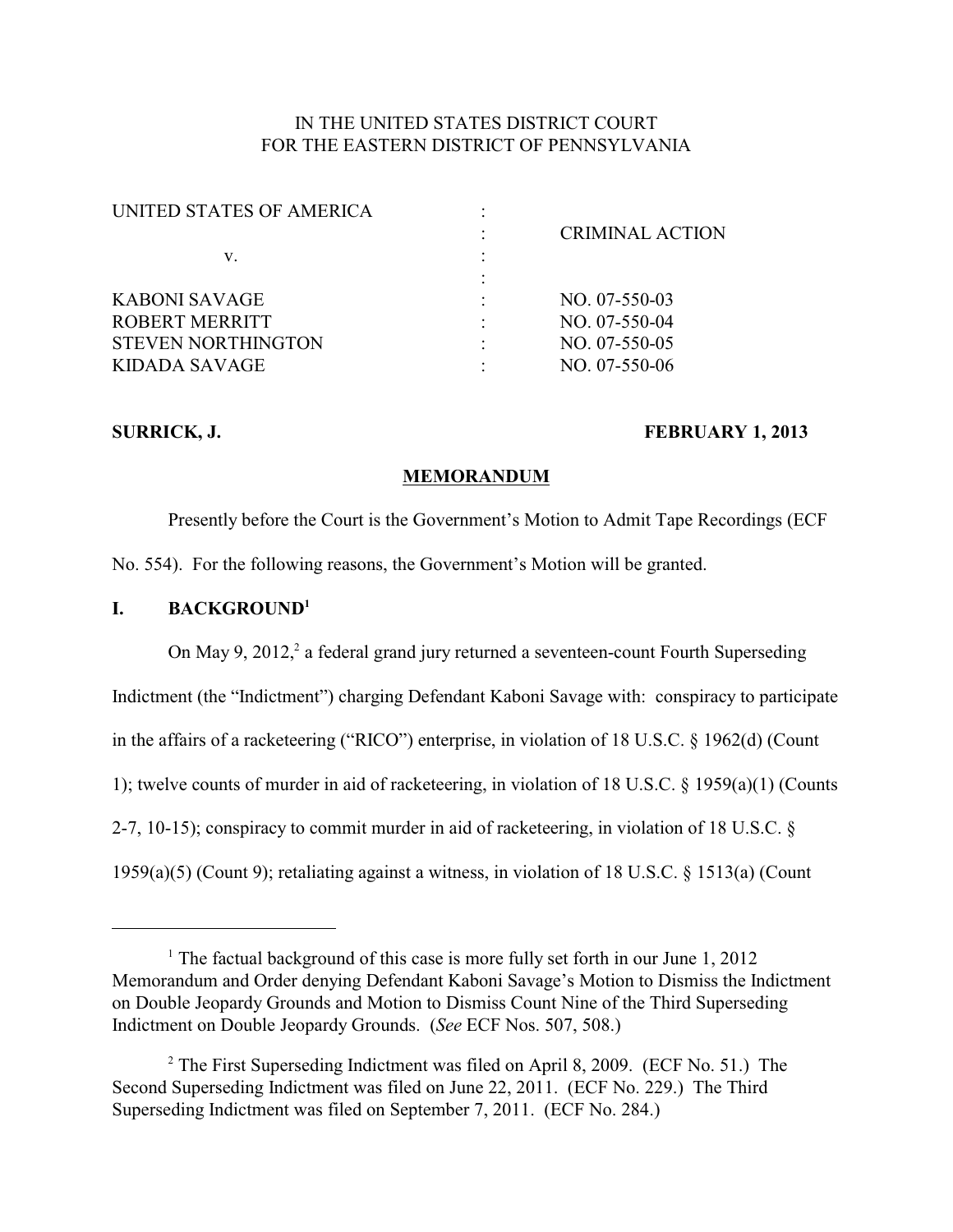16); and using fire to commit a felony, in violation of 18 U.S.C. § 844(h)(1) (Count 17). (Fourth Superseding Indictment, ECF No.  $480.$ <sup>3</sup> Savage was charged along with three co-defendants, Steven Northington, Robert Merritt, and his sister, Kidada Savage. Lamont Lewis was also charged in the First Superseding Indictment. The charges against Lewis were disposed of by guilty plea on April 21, 2011. On March 14, 2011, the Government filed a notice of intent to seek the death penalty against Kaboni Savage, Merritt, and Northington. (ECF Nos. 196, 197, 198.)

On October 9, 2004, six people, including four children, died as a result of arson at a home located at 3256 North Sixth Street, Philadelphia, Pennsylvania. (Def.'s Mot. 1, ECF No. 376.) The Indictment alleges that Kaboni Savage and Kidada Savage solicited and ordered Lewis and Merritt to set fire to the home of Eugene Coleman, a former associate of Savage. (Indictment 21-23.) Kaboni Savage believed that Coleman was cooperating with the Government and planned to testify against Savage in his 2005 federal drug conspiracy trial.<sup>4</sup> The firebombing took the lives of Coleman's mother, infant son, and four other relatives. The Government intends to show at trial that the firebombing was ordered by Kaboni Savage in order to intimidate Coleman and prevent him from testifying against him at the 2005 drug conspiracy trial.

<sup>&</sup>lt;sup>3</sup> On December 20, 2012, we entered an Order dismissing Count 8 of the Indictment, upon agreement between the parties. (*See* ECF No. 855.)

<sup>&</sup>lt;sup>4</sup> Savage, Northington, and four other co-defendants not charged in the instant Indictment were prosecuted in a 2005 federal drug conspiracy case. After a seven-week trial, Savage was found guilty of conspiracy to manufacture and distribute cocaine, money laundering, firearms possession, witness retaliation and other crimes. Coleman testified at that trial. Savage received a sentence of thirty years in prison on these convictions.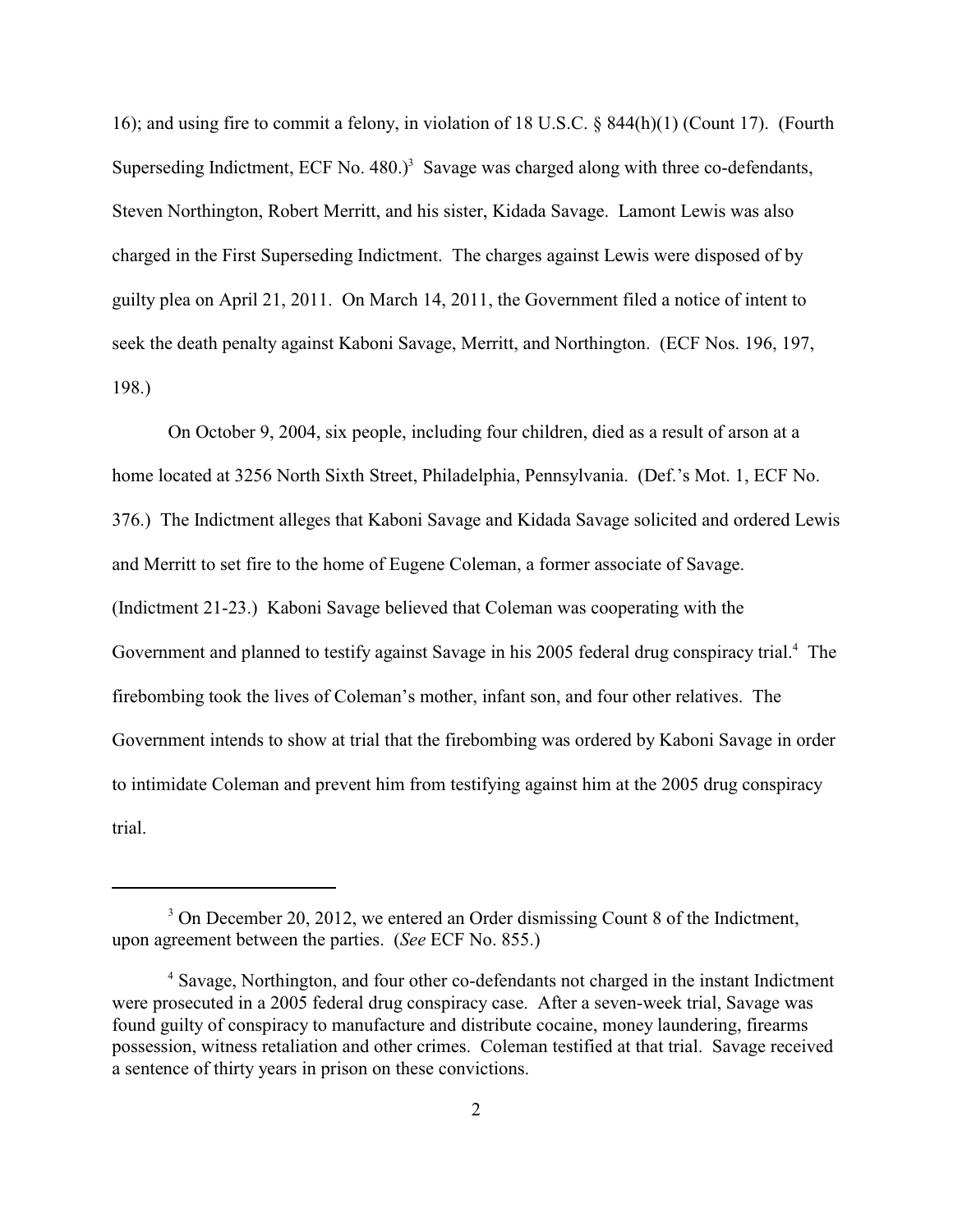On July 27, 2012, the Government filed a Motion to Admit Tape Recordings. (Gov't's Mot., ECF No. 554.) Merritt filed a Response on August 21, 2012. (Def.'s Resp., ECF No. 577.) On September 10, 2012, the Government filed a Reply to Defendant Merritt's Opposition to the Government's Motion to Admit Tape Recordings. (Gov't's Reply, ECF No. 594.) We held a *Starks* hearing on the Government's Motion on October 22, 2012. (Min. Entry, ECF No. 675.) At that hearing, the parties presented additional argument on the Motion.

The Government asks the Court to find that the offered recordings and transcripts are authentic and accurate. (Gov't's Mot. 1-2.) Specifically, the Government asserts that it has satisfied the admission requirements articulated in *United States v. Starks*, 515 F.2d 112 (3d Cir. 1975), that: (1) the recording devices used were capable of accurately recording the conversations; (2) the operators of the recording devices were competent; (3) the tape recordings are authentic and correct; (4) there have been no changes in, additions to, or deletions from the tape recordings; (5) the tape recordings have been properly preserved; (6) the speakers on the tape recordings are properly identified; (7) the conversations were lawfully intercepted either as recordings freely and voluntarily consented to, or were recordings pursuant to applications made and orders issued under 18 U.S.C. § 2518(9); and (8) the transcripts of the tape recordings accurately represent the conversations on the tape recordings and accurately identify the speakers and parties to the tape recorded conversation. (Gov't's Mot. 1-2.)

In *Starks*, the Third Circuit Court of Appeals held that "the burden is on the government 'to produce clear and convincing evidence of authenticity and accuracy as a foundation for the admission of such recordings.'" *Starks*, 515 F.2d at 121 (quoting *United States v. Knohl*, 379 F.2d 427, 440 (2d Cir. 1967)); *see also* Fed R. Evid. 901 ("To satisfy the requirement of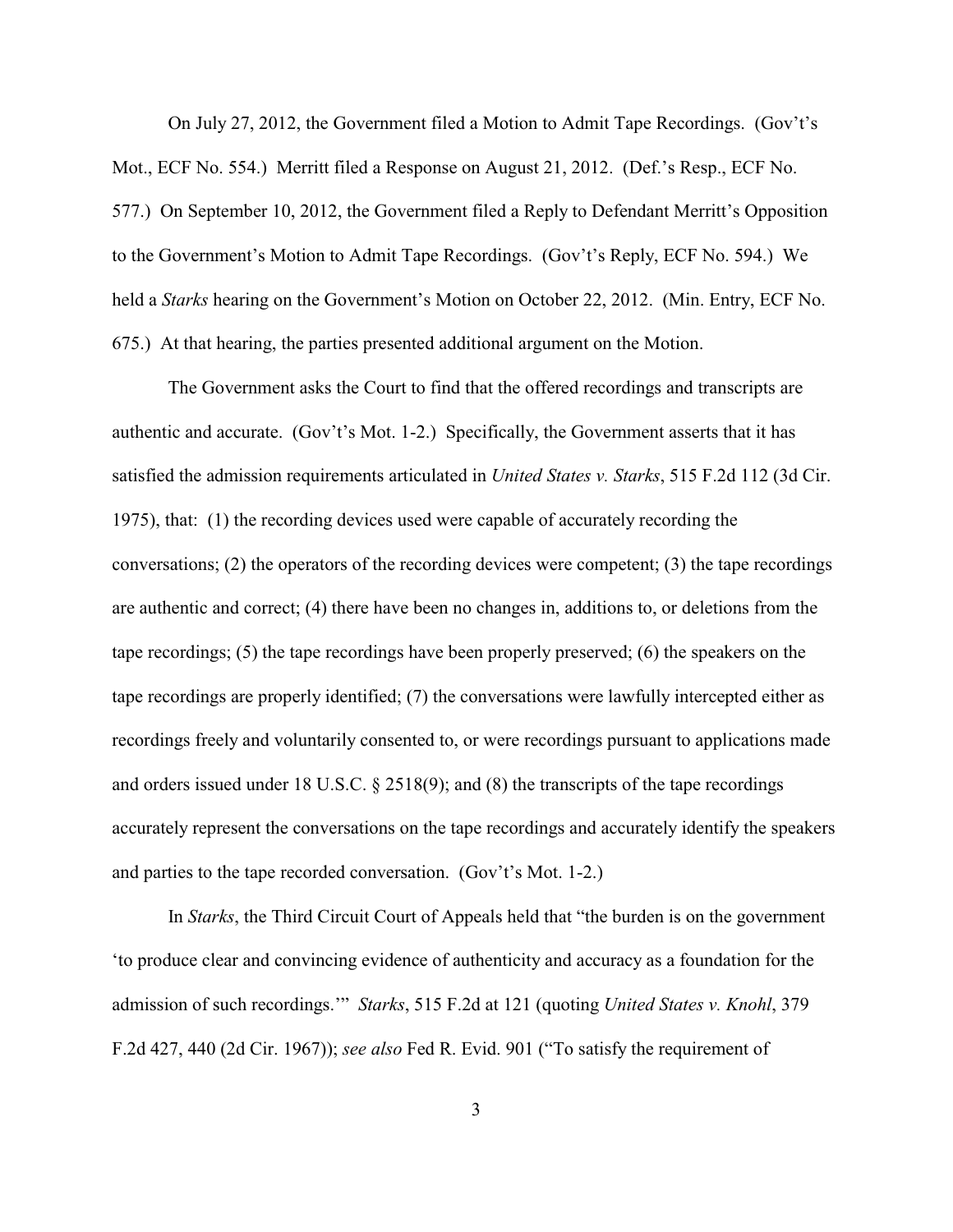authenticating or identifying an item of evidence, the proponent must produce evidence sufficient to support a finding that the item is what the proponent claims it is.").<sup>5</sup> In attempting to admit such recordings, "[w]hen a colorable attack is made as to a tape's authenticity and accuracy, the burden on those issues shifts to the party offering the tape, and the better rule requires that party to prove its chain of custody." *Starks*, 515 F.2d at 122.

The parties raise two issues with regard to the admissibility of the recordings the Government seeks to introduce into evidence at trial. First, Defendant Merritt objects to the admission of recordings from January 5, 2005 at the Special Housing Unit ("SHU") of the Federal Detention Center ("FDC") in Philadelphia, Pennsylvania. (Def.'s Resp. 8.) Second, the Government noted that it may introduce up to 500 conversations at trial and that after collaboration between the parties, portions of particular transcripts remain in dispute. (Oct. 22, 2012 Hr'g Tr. 3-4 (on file with Court).)

At the *Starks* hearing, Special Agent Kevin Lewis, the case agent for the investigation into the Kaboni Savage Organization ("KSO") testified with regard to the audio recordings and transcripts generated by the Government. In doing so, he described the different types of recordings the Government obtained during the investigation of the KSO, including: (1) "prison calls" or telephone calls made by inmates in the FDC in Philadelphia and the United States

 $5$  There has been uncertainty as to whether Congress' adoption of the Federal Rules of Evidence and, specifically Rule 901, abrogated *Starks*. *See United States v. Ureste-Meza*, No. 12-96, 2012 WL 5334590, at \*5 (M.D Pa. Oct. 26, 2012) (listing cases addressing conflict between *Starks* and Rule 901). In *United States v. Toler*, 444 F. App'x 561, 564 n.4 (3d Cir. 2011), the Third Circuit found that it "need not comment on the relationship between *Starks* and Rule 901," as the Government satisfied the higher *Starks* standard. As in *Toler*, we conclude that the Government has met the higher *Starks* standard.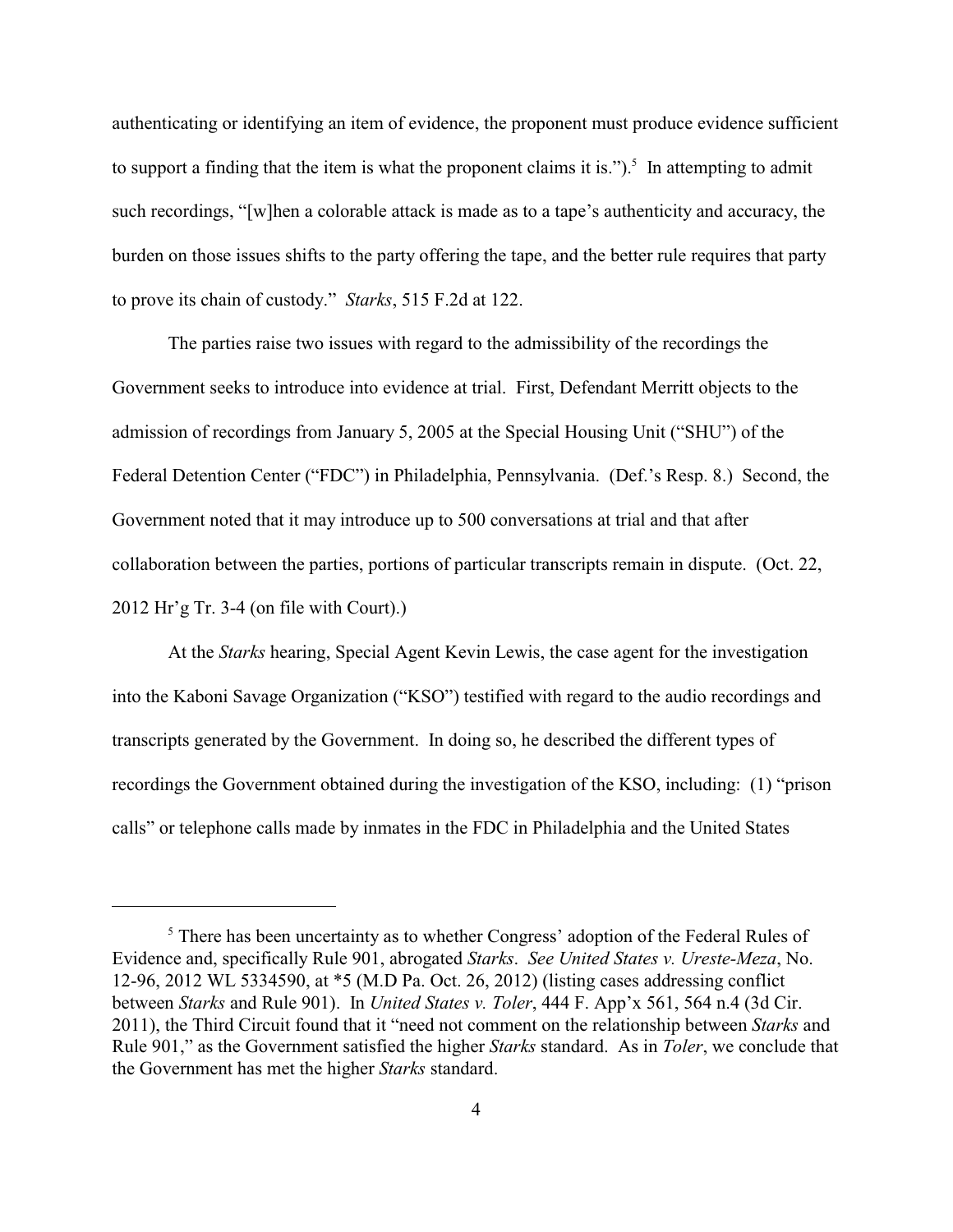Penitentiary ("USP") in Atlanta<sup>6</sup>; (2) "body wires" or phone recordings involving confidential witnesses; (3) "consensual body wires" or recordings made in person with a witness using a concealed recorder; (4) wiretaps or "bugs" of the visiting room and visiting booths at the FDC, Kaboni Savage's prison cell, the SHU, and the cellular telephones of Kaboni Savage, Kidada Savage, Gerald Thomas, and Wendell Mason; and (5) prior trial testimony of Kaboni Savage and Kidada savage. (*Id.* at 6-22; Gov't's Mot. 5.)<sup>7</sup> The primary sources of the recordings the Government intends to introduce at trial involve the prison calls, consensual recordings, and recordings originating from testimony of Defendants under oath in prior judicial proceedings. (Gov't's Mot. 4-5.)

Special Agent Lewis provided testimony about the equipment and individuals involved in intercepting communications and the manner by which transcripts were generated and reviewed. Specifically, he noted that the equipment included a system called VoiceBox, which allowed for live-monitoring of calls as they were made. (*Id.* at 23.) If calls were pertinent, they were recorded and preserved in a Magneto optical disc. (*Id.* at 24.) If the calls were deemed nonpertinent, they were not recorded, and monitors would perform spot-checks to determine if the conversations became pertinent. (*Id.*) The recordings could not be altered or deleted. (*Id.* at 24- 25.) Once recorded, the conversations were stored on high capacity disks in the VoiceBox

 $<sup>6</sup>$  Special Agent Lewis testified that inmates are advised that prison calls are recorded by</sup> way of written signs posted at the FDC and audio messages before the call. (Oct. 22 Hr'g Tr. 7- 8; *see* Gov't's Ex. 102.)

 $\frac{7}{7}$  The Government contends that Kaboni Savage and Kidada Savage testified at prior proceedings in which court staff recorded their testimony and generated transcripts. (Gov't's Mot. 14-15.) Special Agent Lewis was present for the testimony of both Defendants. (Oct. 22 Hr'g Tr. 44; Gov't's Mot. 15.)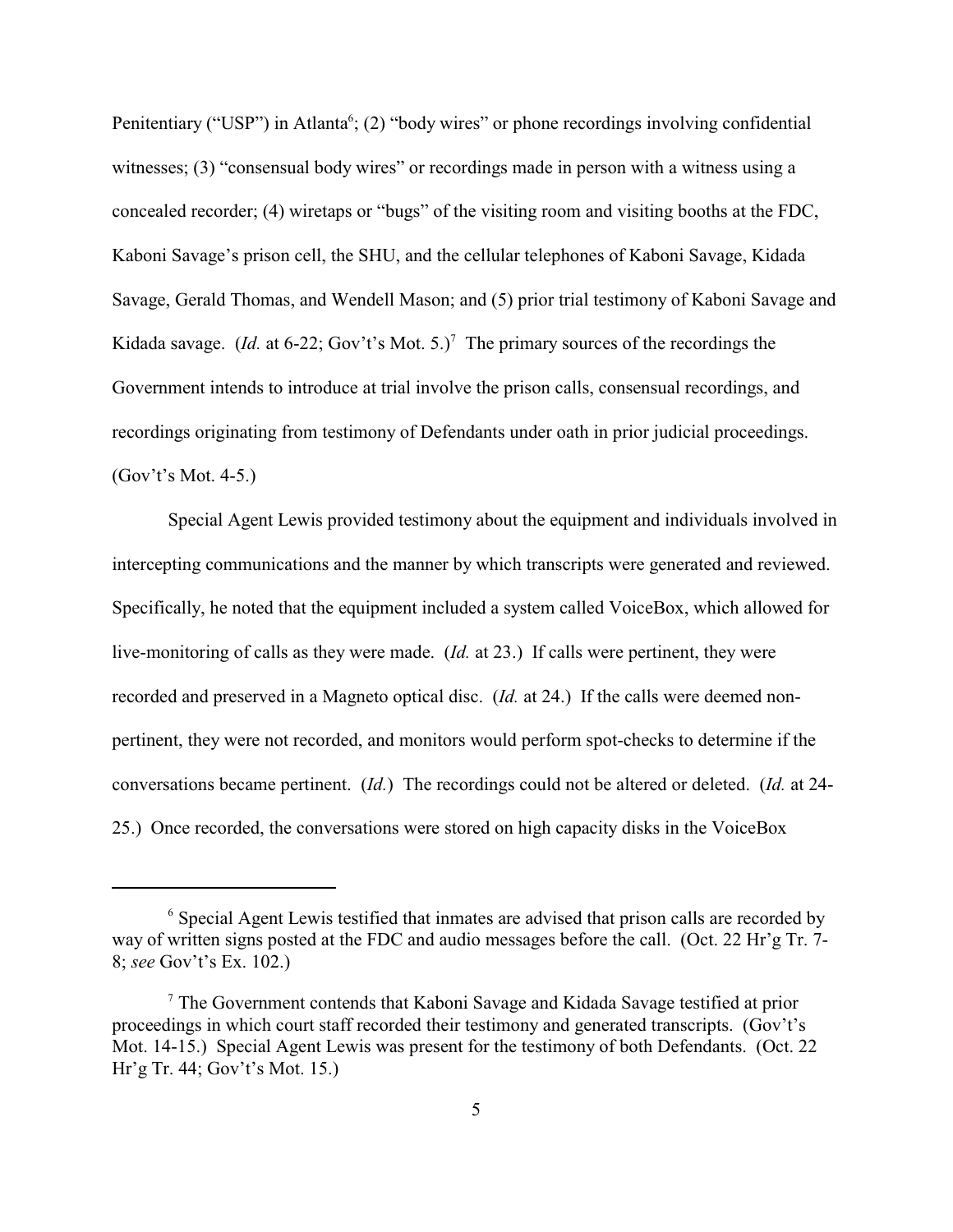System. *(Id.* at 24.) The calls were compiled on the disks, of which there are two copies that were sealed with the federal judge that approved the Title III wiretap at the conclusion of the wiretap. (*Id.*)

Special Agent Lewis testified that he later listened to recordings of conversations he had live monitored and did not notice any discrepancies. (*Id.* at 10, 25.) By live monitoring conversations and listening to recordings obtained thereafter, Special Agent Lewis was able to identify Defendants' and other participants' voices based on personal interactions with them and from hearing them on the wiretaps. (*Id.* at 12, 42.) With regard to the transcripts of the various recordings, Special Agent Lewis and his partner prepared the transcripts and later compared the transcripts to the recordings after dozens of listens to ensure that they were fair and accurate representations. (*Id.* at 12-14, 31, 33, 35-36, 39.) These same procedures were followed for each of the different types of recordings the Government seeks to admit, including prison calls involving Kaboni Savage, the January 5, 2005 cell block wiretaps, and the wiretap recordings from the cellular phone taps. (*Id.* at 14, 39-42, 49-50.)

#### **II. DISCUSSION**

#### **A. Authenticity of the Recordings**

#### *1. Starks and Federal Rule of Evidence 901*

In *Starks*, the Third Circuit determined the steps required for the Government to lay a proper foundation for the admission of tape recordings. *United States v. Perez*, No. 94-0192, 1996 WL 4080, at \*3 (E.D. Pa. Jan. 3, 1996) (citing *Starks*, 515 F.2d at 112). The Government must show, by clear and convincing evidence, that: (1) the recording device was capable of taking the conversations; (2) the operator of the device was competent to do so; (3) the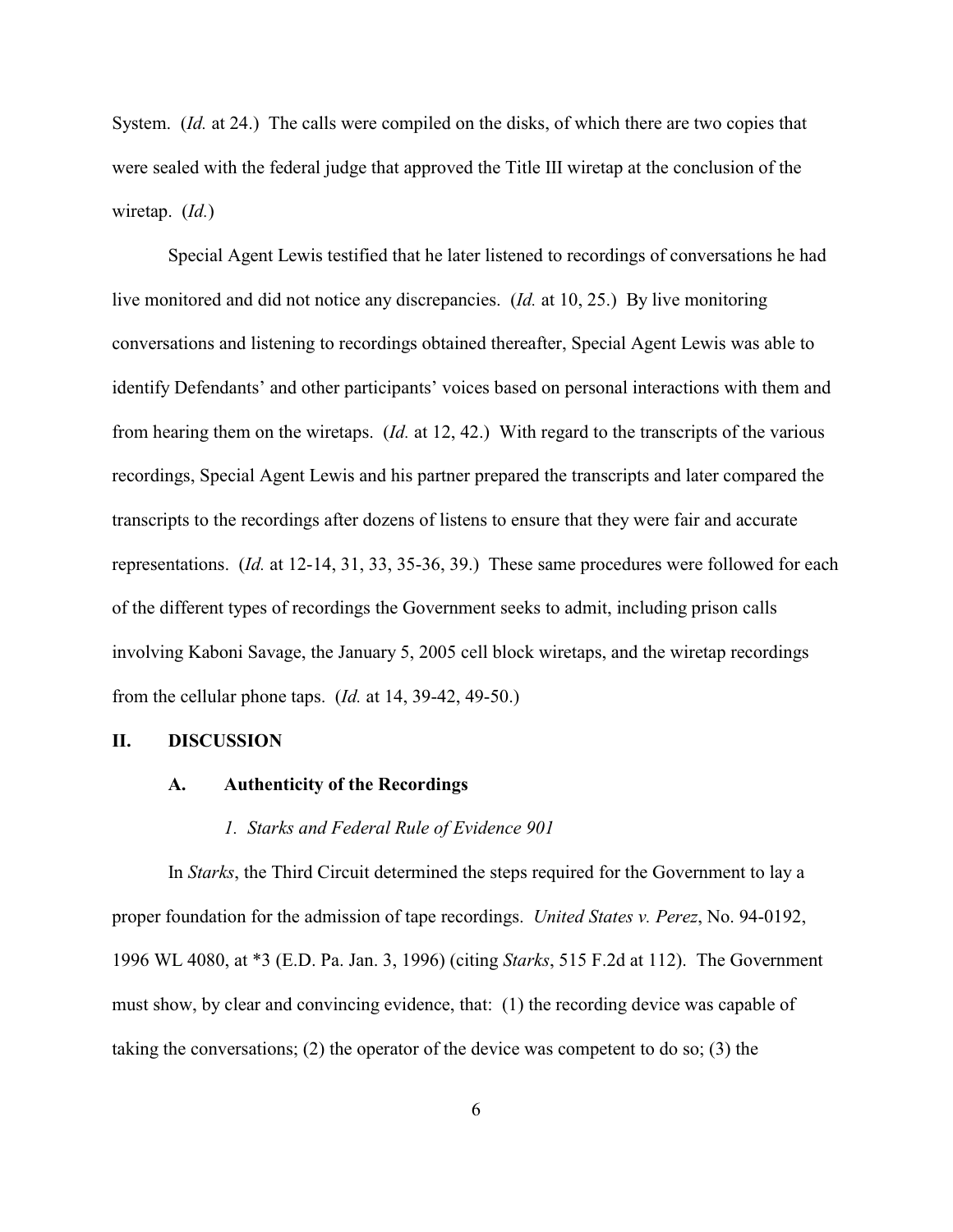recordings are authentic and correct; (4) there were no changes, additions, or deletions made in the recording; (5) the recordings were properly preserved; (6) the speakers on the recordings are identified; and (7) the consenting party to the recording, if any, freely and voluntarily consented to the recording of the conversations. *Starks*, 515 F.2d at 112 & n.11; *see also United States v. Flood*, No. 2004-36, 2007 WL 1366782, at \*1 (W.D. Pa. May 8, 2007).

During the *Starks* hearing, the Government presented testimony from Special Agent Lewis as to each and every element described above. Special Agent Lewis was a credible witness. Considering each factor in turn, we conclude that the Government has satisfied the standards articulated in *Starks*. As to the first factor, Special Agent Lewis testified that the equipment and systems utilized by the authorities were capable of recording conversations. For the prison calls, Special Agent Lewis testified that the internal telephone system records calls. (Oct. 22 Hr'g Tr. 6.) Inmates had PIN numbers, which were entered prior to each call and permitted them to contact outside callers. (*Id.*) Special Agent Lewis was familiar with these prison phone systems, as they are used in most investigations. (*Id.* at 7.) As to the competency of the operator, the second factor, Special Agent Lewis testified that he and his partner, Tom Zielinski, were personally involved in live monitoring the conversations, listening to the recordings, and later reviewing the transcripts that were generated in conjunction with the recordings. (*Id.* at 125-26.) The Government has satisfied the second *Starks* factor. Special Agent Lewis testified that he confirmed the transcripts after repeated listening. In addition, during the *Starks* hearing, the Government indicated that they had made revisions to the transcripts based on input from defense counsel. (*Id.* at 4.) In light of these facts, we find that

7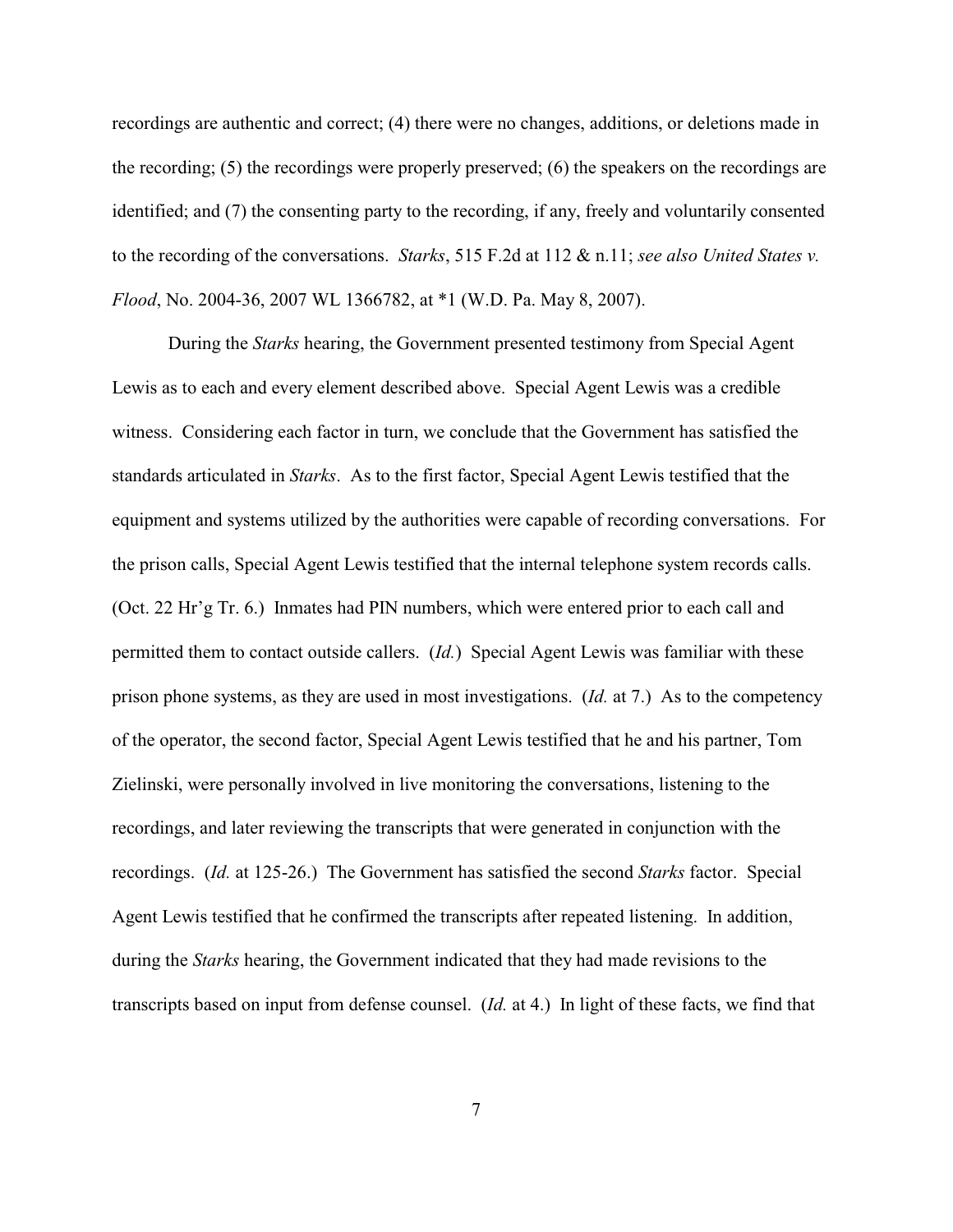the Government has satisfied the third *Starks* factor that the recordings are authentic and correct.<sup>8</sup> With regard to the fourth factor, Special Agent Lewis provided testimony that the technology involved in recording the conversations, through the VoiceBox System, did not permit any edits, additions, or deletions. We are satisfied that the Government has met the fourth *Starks* factor.

The Government has also satisfied the fifth *Starks* factor. Special Agent Lewis described the Magneto optical disk storage system within the VoiceBox system. The calls that were recorded were dumped into a disk on the storage system and two copies were produced. Those copies were brought to the federal courthouse at the conclusion of the wiretap authorization period and were sealed with the Title III approving Judge. (*Id.* at 24.) Addressing the uncontested seventh *Starks* factor before the contested sixth, we conclude that the conversations elicited were made voluntarily and in good faith. With regard to consensual body wires and oneparty consent recordings, the Third Circuit has established that "it does not violate an individual's constitutional or statutory privacy interests to introduce at a criminal trial tape recordings of his private conversations if the other party to those conversations voluntarily consented to their recording." *United States v. Kelly*, 708 F.2d 121, 125 (3d Cir. 1983). Here, Special Agent Lewis testified that the prisoners were made aware that their calls were being recorded by signs posted at the FDC and audio messages. (Oct. 22 Hr'g Tr. 7-8.) Recordings obtained pursuant to consensual body wires involved consenting parties. The remainder of the recordings involved court-authorized wiretaps. (*See* Gov't's Mot. 4.)

*2. Identification of Merritt as Speaker on January 5, 2005 Recordings*

We address specific disputes about the accuracy of particular transcripts *infra*. 8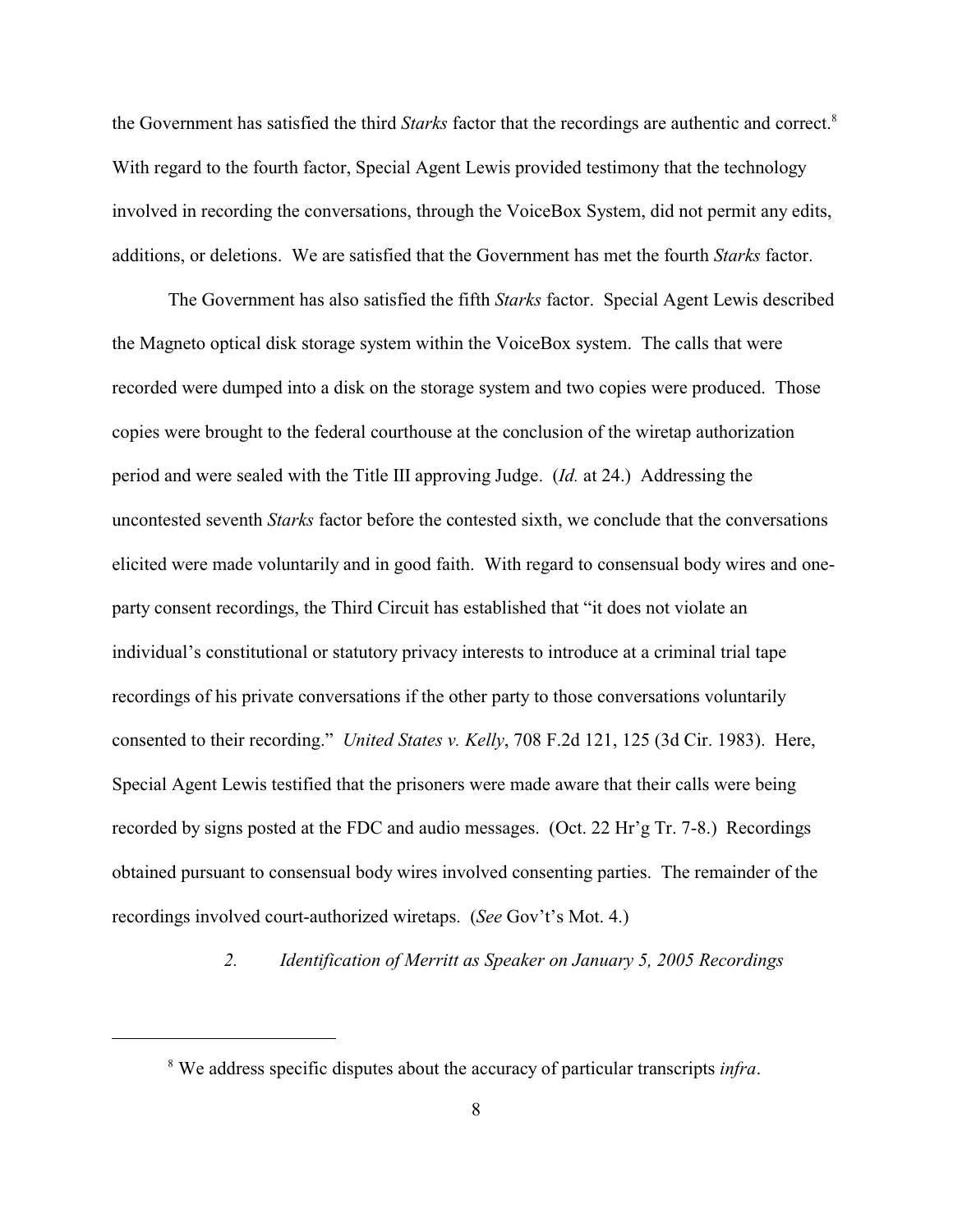The only challenge to the *Starks* factors offered by Defendants involves the sixth factor. Merritt claims that the Government has failed to properly identify him on the January 5, 2005 recordings. (Def.'s Resp. 2-4.) Defendant argues that the device employed to record the January 5, 2005 conversations produced a poor recording, which resulted in the Government transcribing most of the lines attributed to Merritt as "unintelligible." (*Id.* at 2.) To bolster his argument that the Government has failed to properly identify Merritt on the January 5, 2005 recording, Defendant relies on portions of the transcript where Savage and Bey say that they do not recognize the inmate being brought into the SHU. (*Id.* at n.3.) Special Agent Lewis testified that the transcripts from the January 5, 2005 recordings were fair and accurate representations. (Oct. 22 Hr'g Tr. 82-83.)

The burden for identifying a speaker on a recording differs from the burden for the admission of tape recordings generally. "[T]he Government's burden in identifying the speaker in recorded conversations is relatively minimal." *United States v. Stillis*, No. 04-680, 2006 WL 1737496, at \*2 (E.D. Pa. June 22, 2006) (citing *United States v. Bush*, 405 F.3d 909, 919 (10th Cir. 2005)). Under Rules 901(a) and 104(b), "[t]he government need only produce evidence sufficient to convince a reasonable jury by a preponderance of the evidence that defendant is the speaker in order to permit a jury to hear the tape recording." *United States v. Tubbs*, No. 89-498, 1990 WL 27365, at \*3 (E.D. Pa. Mar. 12, 1990); *see also United States v. Nieves*, No. 97-46, 1997 WL 430995, at \*1 (E.D. Pa. July 16, 2007) (finding that testimony of DEA Special Agent and cooperating witness sufficiently proved that defendant spoke on the recording).

Moreover, voice identification on a recording may be established by circumstantial evidence surrounding the call. *United States v. Alper*, 449 F.2d 1223, 1229 (3d Cir. 1971) ("[I]t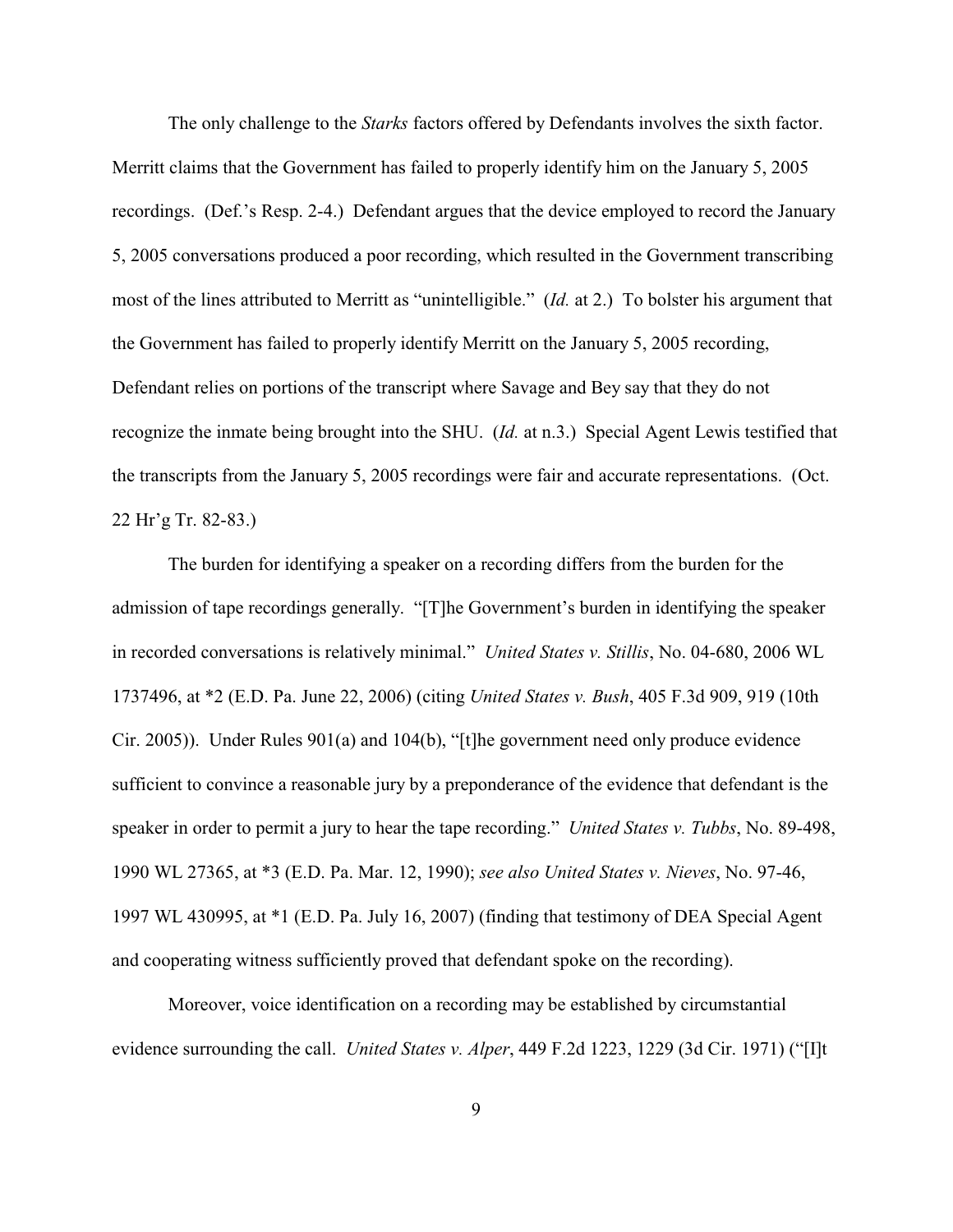is well settled that telephone calls may be authenticated by circumstantial evidence as well as by direct recognition of the person calling."); *see also United States v. Addonizio*, 451 F.2d 49, 71 (3d Cir. 1971) (citing VII Wigmore, on Evidence, § 2155(1)(b)); *United States v. Console*, 13 F.3d 641, 661 (3d Cir. 1993) ("'[A] document or telephone conversation may be shown to have emanated from a particular person by virtue of its disclosing knowledge of facts known peculiarly to him.'") quoting Fed. R. Evid. 901 advisory committee note ex. (4)). Federal Rule of Evidence 901 permits authentication or identification of an item of evidence by testimony of a witness with knowledge or opinions about a voice "heard firsthand or through mechanical or electronic transmission or recording — based on hearing the voice at any time under circumstances that connect it with the alleged speaker." Fed. R. Evid. 901(b)(1), (5).

Here, Special Agent Lewis testified that he was familiar with Merritt's voice from approximately ten conversations with him. (Oct. 22 Hr'g Tr. 12). After Merritt was arrested on January 5, 2005, Special Agent Lewis personally spoke with him about cooperating in their investigation. (*Id.* at 86-87, 114.) Upon listening to the January 5, 2005 recordings, Special Agent Lewis recognized Merritt's voice. (*Id.* at 66-67.) In addition, the identification of Merritt as one of the speakers on the recording obtained from a wiretap in Savage's cell comports with Merritt's intentional placement in a cell near Kaboni Savage in order to facilitate a conversation between the two. (*Id.* at 85-86, 90.) Special Agent Lewis provided ample testimony with regard to the Kaboni Savage cell block wiretap and the arrangement of the prisoners in the SHU. (*Id.* at 50-52; see also Gov't's Exs. 13, 13A, 110-122.)<sup>9</sup> The Inmate History documentation provided

<sup>&</sup>lt;sup>9</sup> Special Agent Lewis described the Kaboni Savage cell block wiretap as a bug placed inside access space next to the cell's toilet. (Oct. 22 Hr'g Tr. 52.) The vent between cells 812 and 813 allowed for free-flowing conversation that was captured on the bug. (*Id.*)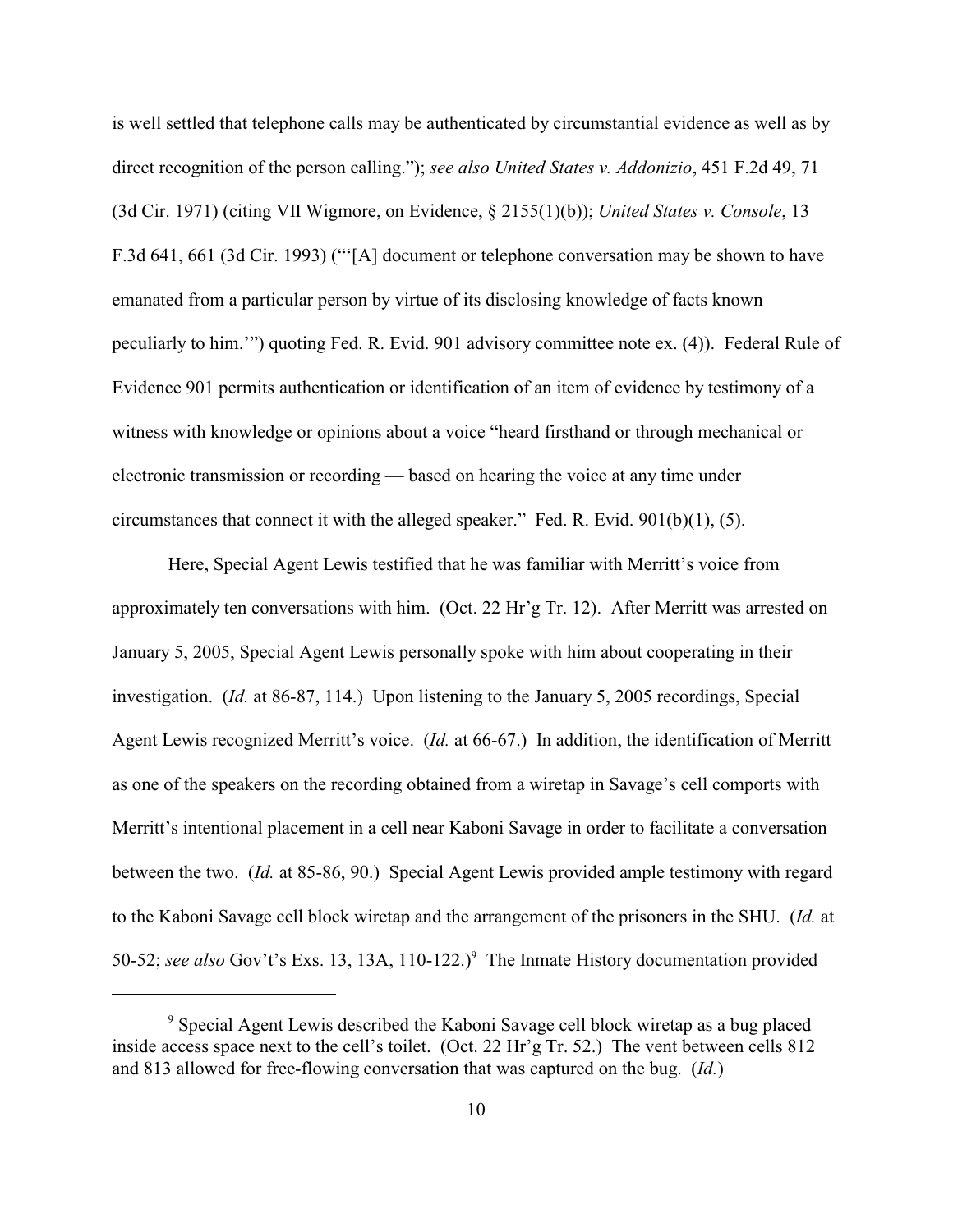by the Bureau of Prisons reflected that Savage, Bey, and Merritt were incarcerated in cells 812, 813, and 811 on January 5, 2005. (*See* Gov't's Exs. 14-16; Oct. 22 Hr'g Tr. 53-54.) 10

Finally, considered in context, the nature of the communications between Kaboni Savage, Bey, and Merritt are consistent with the identification of Merritt as the new prisoner entering the FDC. In the recordings from January 5, 2005, Kaboni Savage is apprised of a new prisoner coming to the SHU. After initially not recognizing the new inmate (Merritt), Savage tells Bey that he does know him. (*See* Gov't's Ex. 10.) Savage and Merritt then communicate through Bey about Merritt's arrest on a gun charge,  $11$  Savage offered Merritt supplies and assistance, the Defendants warned each other about federal officials' attempts to obtain cooperation, and Merritt said that they were placed near each other to foster communication. (*See* Gov't's Exs. 10-12; Oct. 22 Hr'g Tr.  $68$ ,  $(82.)^{12}$  In addition, the transcript reflects Bey describing Merritt being moved from one cell to another, which is consistent with the Bureau of Prisons' records indicating that Merritt was moved. (*See* Gov't's Ex. 12 ("They switching cells."); *see also* Gov't's Ex. 16 (reflecting that Merritt was moved from cell 811 to 826 on January 5, 2005.)

 $10$  Merritt was originally placed in cell 801 while he was being processed, was subsequently moved to cell 811, and then was placed in cell 826. (Oct. 22 Hr'g Tr. 54-55.)

 $<sup>11</sup>$  Adding further credence to Special Agent Lewis's identification of Merritt as one of the</sup> speakers, Bey tells Savage that the new inmate said he was "caught [ ] with a jawn" meaning he was picked up by authorities on a gun charge. (Oct. 22 Hr'g Tr. 68.) Merritt was arrested on January 5, 2005 on a gun charge.

 $12$  Special Agent Lewis testified about the process of "fishing" or sending food, letters, or other items to other inmates in the SHU. (*Id.* at 70, 72-76.) "Fishing" letters between Bey and Merritt was possible on January 5, 2005 because the inmates were temporarily housed in nearby cells.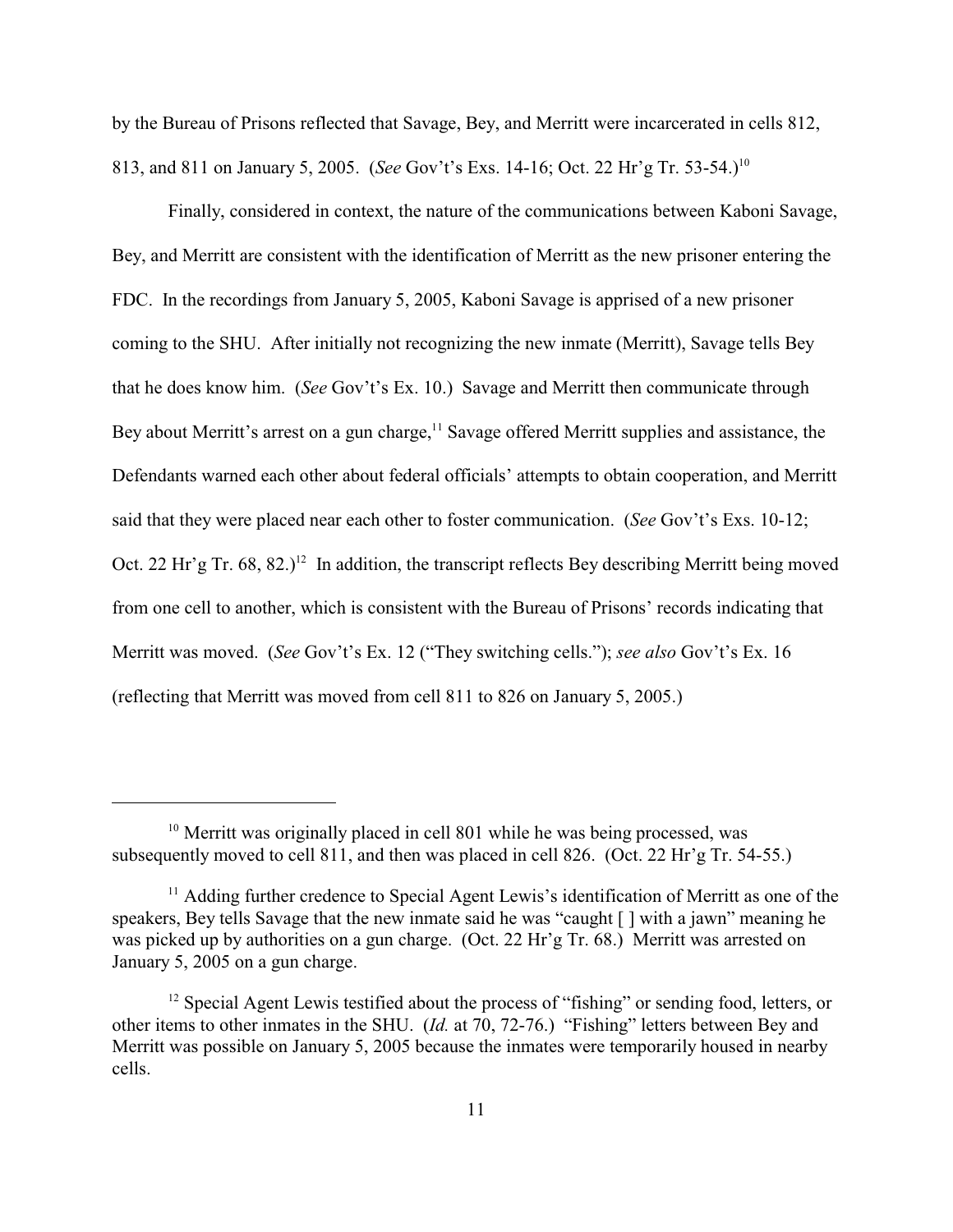Considered together, the evidence is sufficient to convince a reasonable jury by a preponderance of the evidence that Merritt is the speaker on the January 5, 2005.Accordingly, the Government has satisfied its burden under *Starks* and Rule 901.

### *2. Federal Rule of Evidence 401*

Defendant argues that the January 5, 2005 recordings are irrelevant. (Def.'s Resp. 8.) "Evidence is relevant if it has any tendency to make a fact more or less probable than it would be without the evidence; and the fact is of consequence in determining the action." Fed. R. Evid. 401. To establish that proffered evidence is relevant, "[a]ll that is needed is some showing of proper relevance,'" and "the burden is not onerous." *United States v. Ligambi*, No. 09-0496, 2012 WL 3815261, at \*13 (E.D. Pa. Sept. 4, 2012) (quoting *United States v. Sampson*, 980 F.2d 883, 888 (3d Cir. 1992)).

The January 5, 2005 recordings are clearly relevant. The recordings reflect discussion between Savage, Bey, and Merritt about Merritt's arrest, overtures of cooperation with federal officials, other individuals under investigation, including Lamont Lewis, offers of assistance from Savage to Merritt, and federal officials' investigation of the arson murders. (*See* Gov't's Exs. 11-12.) These discussions make the existence of the charged RICO conspiracy more probable. The evidence at issue clearly has a proper purpose and is relevant.

# *3. Federal Rule of Evidence 403*

Defendant argues in his response that the recordings should also be excluded based on a Rule 403 analysis because their "probative value is substantially outweighed by the danger of unfair prejudice, confusion of the issues, or misleading the jury." (Def.'s Resp. 7 (citing Fed. R. Evid. 403).) In particular, Defendant contends that the January 5, 2005 recordings contain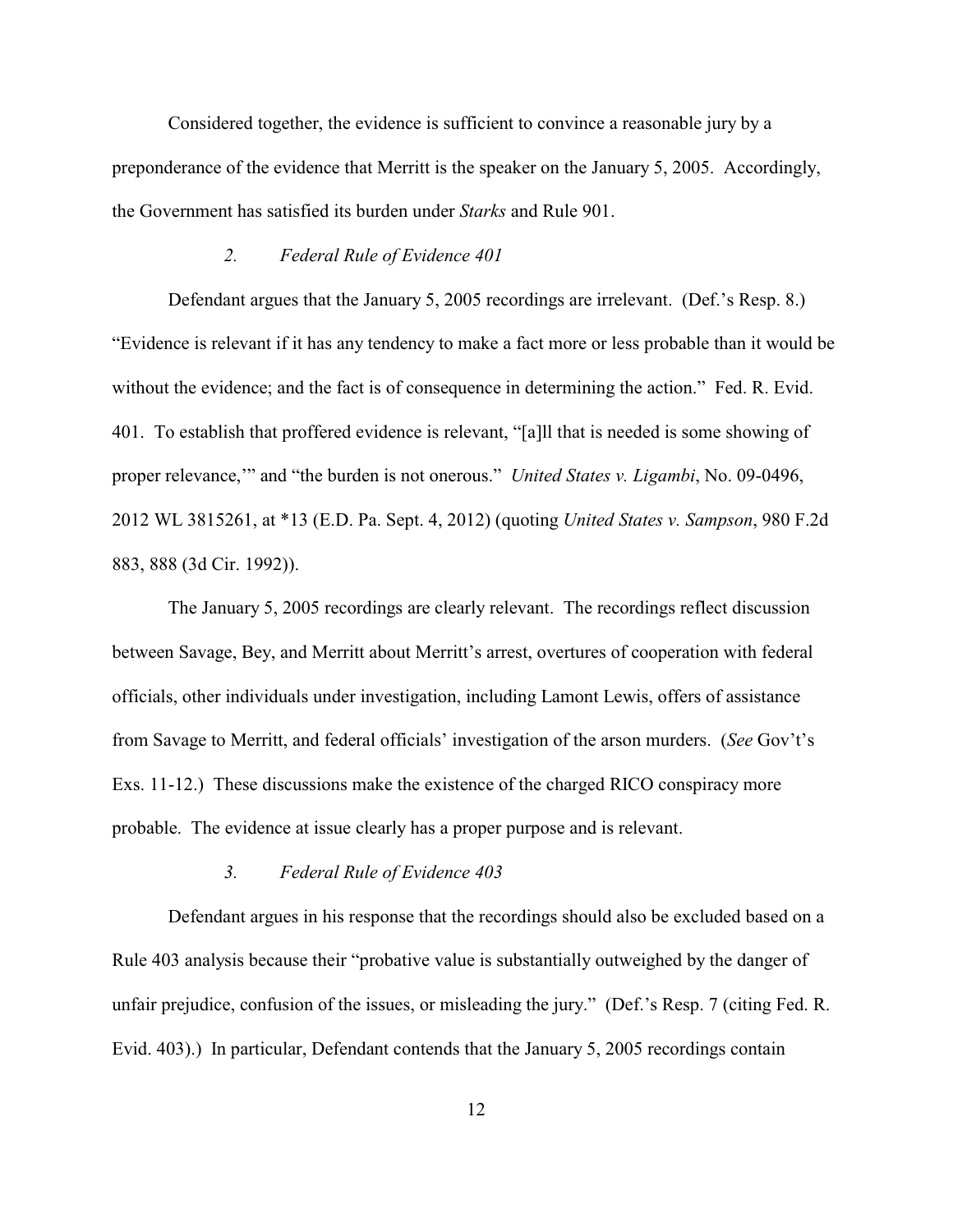profanity and sexually offensive language and attribute conduct to Merritt, which would constitute inadmissible hearsay.  $(Id.)<sup>13</sup>$  "Most relevant evidence is, by its very nature, prejudicial . . . that evidence must be unfairly prejudicial to be excluded." *United States v. Dill*, No. 11-26, 2011 WL 6042387, at \*2 (S.D. Ind. Dec. 3, 2011) (quoting *United States v. Thomas*, 321 F.3d 627, 629 (7th Cir. 2003)). "[W]hen evidence is highly probative, even a large risk of unfair prejudice may be tolerable." *United States v. Cross*, 308 F.3d 308, 323 (3d Cir. 2002).

We are satisfied that the probative value of the January 5, 2005 recordings is not outweighed by the potential for unfair prejudice. As discussed above, the evidence at issue here is highly probative of the existence of the charged RICO conspiracy. The profane and sexually offensive nature of the language used is not highly inflammatory nor is it likely to substantially prejudice Defendant. *See United States v. Andreas*, 23 F. Supp. 2d 835, 845 (N.D. Ill. 1998) (denying the defendant's Rule 403 motion to exclude or edit tapes on the ground that, in part, the profane language on tapes to be admitted at trial was not substantially prejudicial and would, at least in one instance, provide context to the defendant's statements).

### **B. Accuracy of the Transcripts**

At the *Starks* hearing, the Government played numerous portions of recordings that they intend to introduce at trial. Special Agent Lewis provided testimony that he and his partner, Tom Zielinski, were personally involved in live monitoring the conversations, listening to the recordings, and later reviewing the transcripts that were generated. (*Id.* at 125-26.) They listened to the recordings dozens of times to confirm the language used during the conversations. While

<sup>&</sup>lt;sup>13</sup> We address Defendant's hearsay argument more fully in our Memorandum and Order denying Defendant Merritt's motion to exclude evidence of the cell block conversations. (*See* ECF Nos. 886, 887.)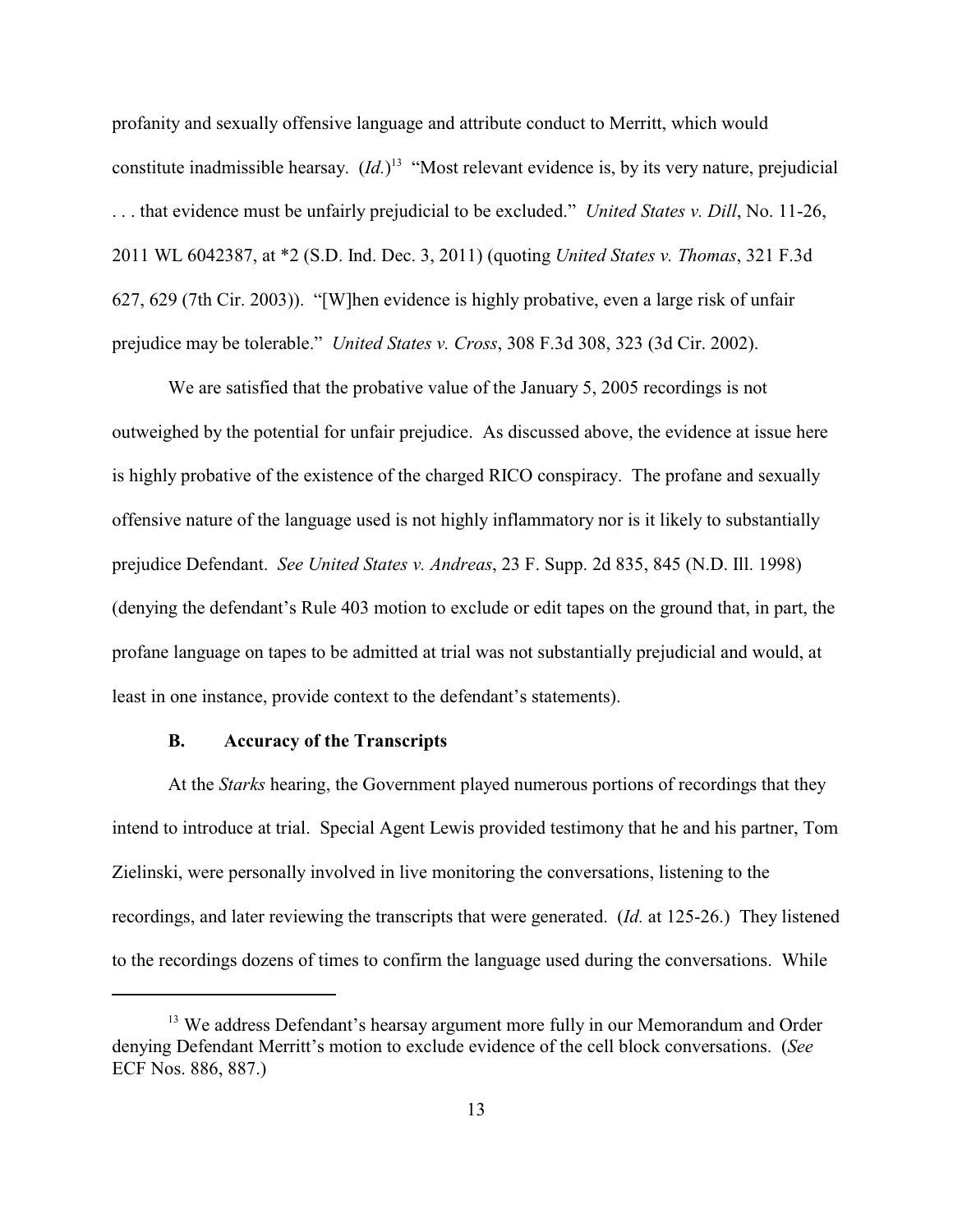the recordings were played at the *Starks* hearing, the Court reviewed transcripts provided by the Government. After the recordings were played, Special Agent Lewis provided context for the conversation and explained his understanding of the statements made by the participants on the tapes. When questioned on cross-examination, Special Agent Lewis confirmed that he could hear and understand the responses indicated in the transcript. (*Id.* at 99.) At the *Starks* hearing, Defendant objected to the Government's interpretation of certain conversations.<sup>14</sup>

Following the *Starks* hearing, we once again listened to the disputed portions of the various transcripts. Upon listening several times, we conclude that, in all occasions but one, the Government's interpretation of the recordings is fair and accurate. With regard to Savage's challenge to the Government's Exhibit 1 introduced at the *Starks* hearing,<sup>15</sup> we agree with Savage's interpretation of the transcript and the Government shall alter their proposed transcript in accordance with defense counsel's interpretation of the recording. Although the Government may provide copies of the transcripts to jurors, we shall advise the jurors that the transcripts are not evidence and are merely listening aids for the recordings. *See United States v. DiSalvo*, 34 F.3d 1204, 1220 (3d Cir. 1994).

At the *Starks* hearing, Kidada Savage objected to labeling portions of the transcripts "non-pertinent." She suggested the replacement label of "conversation not transcribed." (Oct. 22

 $14$  Savage has made six challenges to the Government's transcription of various recordings. (*See* Oct. 22 Hr'g Tr. 99-110 (citing challenges to Gov't's Exs. 1-4, 6, 8, 10.)

With regard to Government's Exhibit 8, Defendants would like to play a lead-in portion to the recording that the Government does not believe is missing or misleading. (Oct. 22 Hr'g Tr. 48.) The Government does not object to the Defendants playing the portion and the parties expressed confidence that they could resolve this issue separately. (*Id.*)

<sup>&</sup>lt;sup>15</sup> The Government's Exhibit 1 was a recording from the Gerald Thomas wiretap from December 15, 2000. (*See* Gov't's Ex. 1.)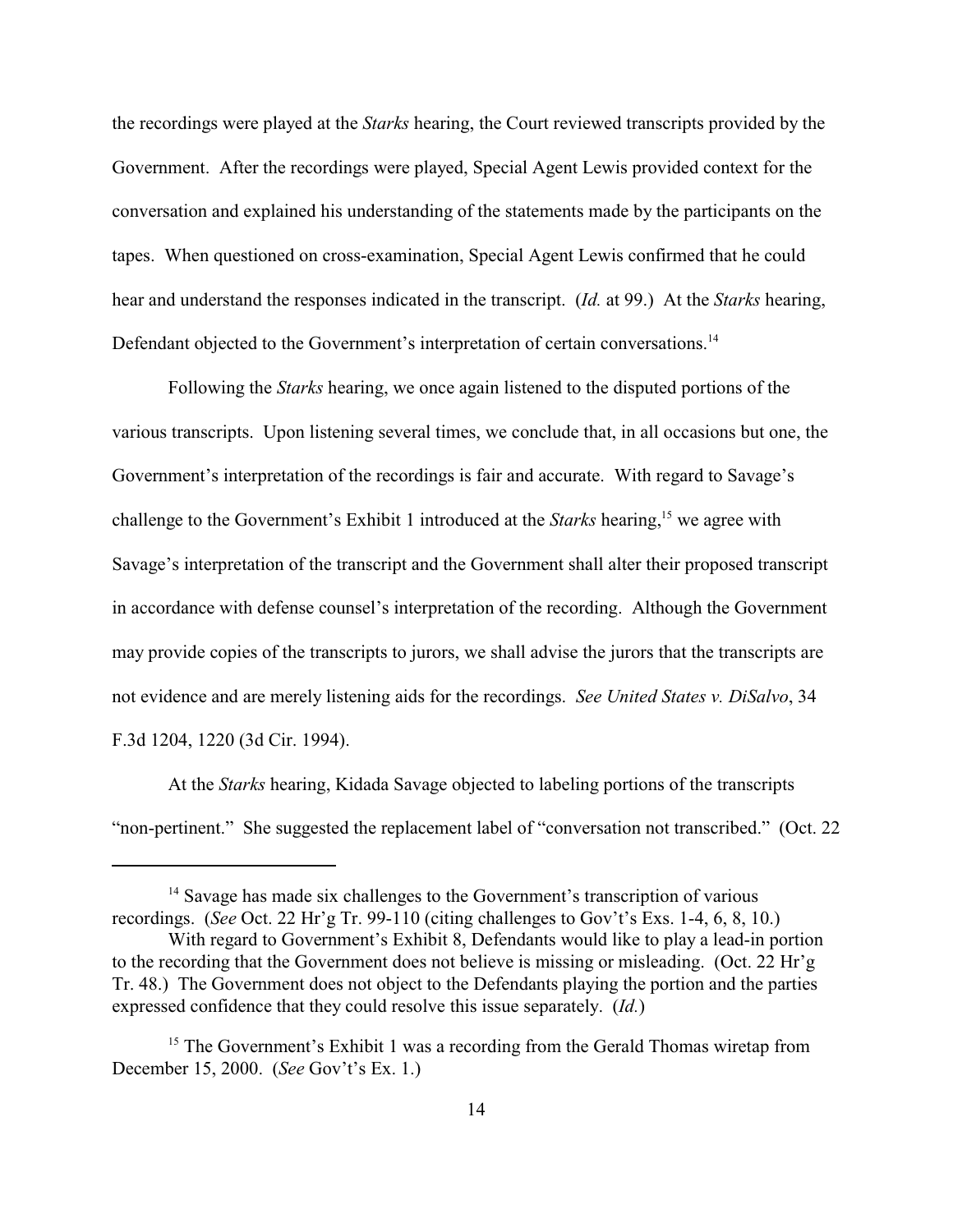Hr'g Tr. 112.) We conclude that the term "non-pertinent" is appropriate and not prejudicial to Defendants.

# **III. CONCLUSION**

For the foregoing reasons, the Government's Motion to Admit Tape Recordings (ECF No. 554) will be granted.

An appropriate Order will follow.

# **BY THE COURT:**

*/s/R. Barclay Surrick* **U.S. District Judge**